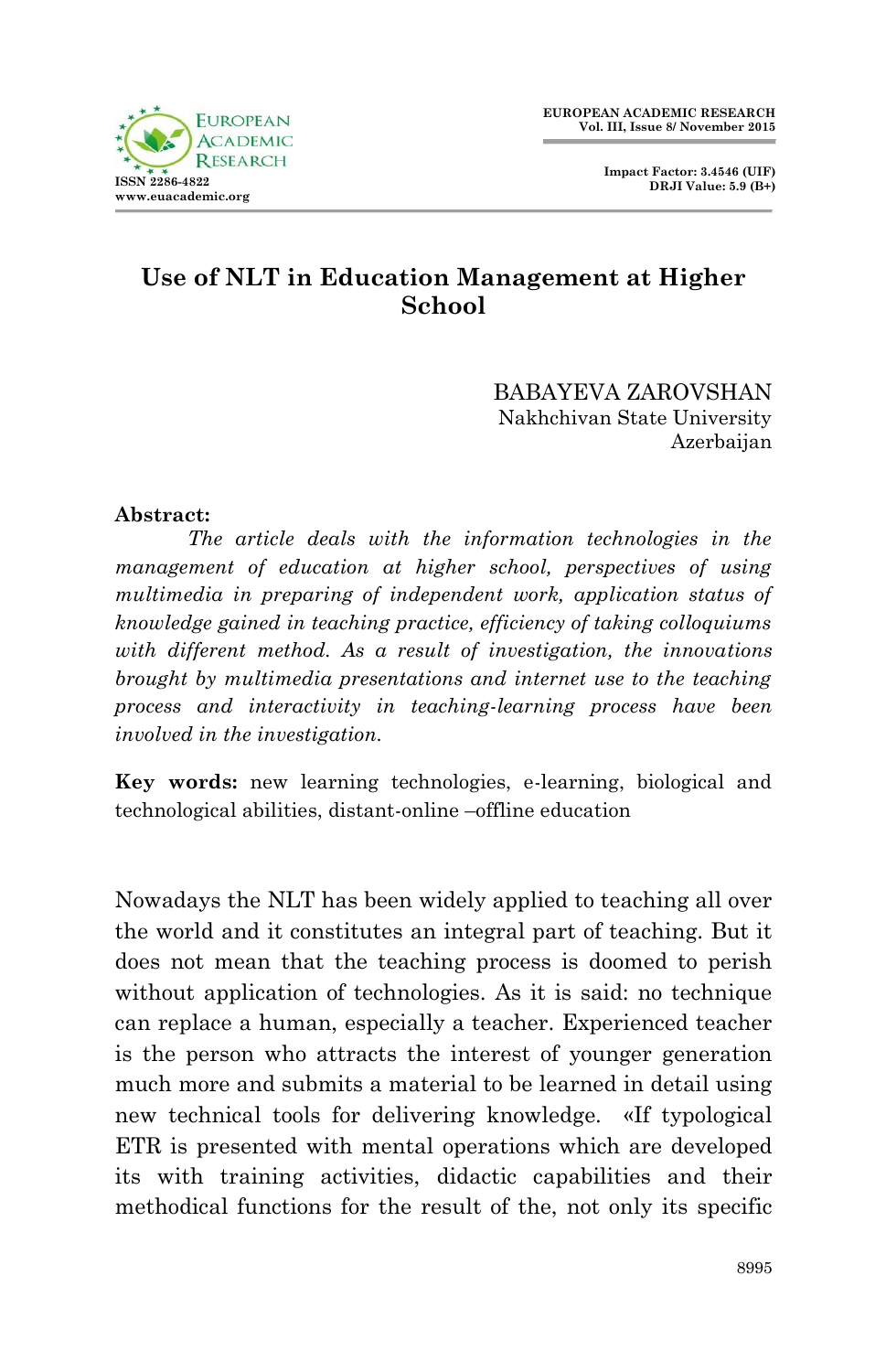types, in that case it should be an effective means for the development of ETR project conception of psychological – pedagogical directed to obtaining of the result of new education and up to the requirement of system – activity in education". (4) Currently, online, offline, distant, virtual modes of study which have already confirmed its efficiency in the world practice are assumed as apriority in our Republic. Our university learns and applies the experience of different countries.

In one of the lectures held in Seoul on account KOICA company grant of South Korea in 2014, the professor Kim Nam Young informed that experiences of Korea in public and educational field attracts the world countries much more. There are mixed type of universities in Korea where offline, online lessons are held. Busan Cyber University holding only online lesson operates too. Professor added that, Curriculum, Teaching and Learning centres are of great importance for transferring from Offline University to online university. It is more effective to Listening online lecture and attending offline lecture once a month is more effective. Delivering one offline lecture is appropriate after three online lectures.

In this case, the students share with auditorium and teacher what they have learned and get a chance of exchanging ideas. ICT should absolutely be used both in online and offline teaching. Moreover, the teacher should make some gestures and be able to revive the auditorium with extraordinary information in order to not get the listeners bored during the lesson. Besides, it is expedient for online university graduates to hold short-term offline courses. If taking into account that the learning technologies will manage the education, all fields of university activities in our Republic in a short run we can say that the requirements for the ICT application at secondary and higher schools are a priority. There is a need to involve other issues to be resolved ahead into investigation (2).

Informatization process of higher pedagogical and educational institutions should be implemented based on the special program established to this end. In terms of such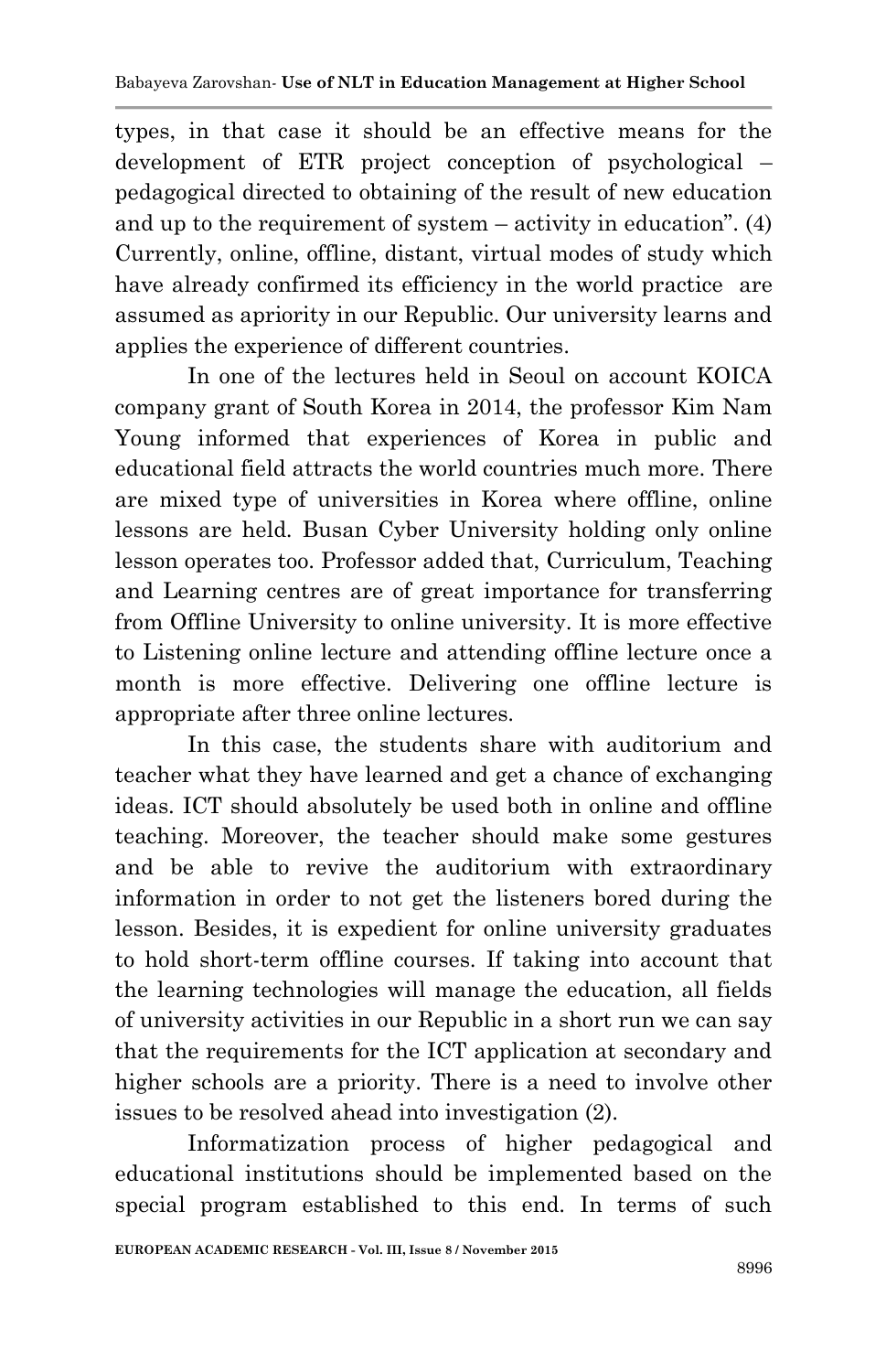requirements, Nakhchivan State University is carrying out Electronic University Project conducting trainings with KOICA Company of South Korea. Execution of this program will allow establishing the prospective single information and educational space to establish educational, scientific-research, management activities of the university at modern information technologies base. It is impossible to solve the complex problem at the level of deanery and chairs.

Effective solution of these issues allows preparation and implementation of complex events covering all the structures of the university and as a result, enables transition of management of university to a new level by quality which will be realized in the near future.

Maximum capabilities for use create favourable condition for conducting investigations more effectively and carrying out tests in a completely different form. From this point of view, each experiment conducted with the students majoring in biology provides new directions for learning the application results of NTLT in the training process. Establishment of multimedia teaching system at university has created additional activity and practice field for the research work conducted by us. During discussions we make remarks and suggestions.

After seeing, the shortcomings and having discussed on further works that will be done in the future, even if the teachers stated a lack of experience and information in this field, by offering our help we created opportunities for you taking part and gaining experience in our prepared open lesson and live connections, and distributed our e-lessons as an example. Thanks to strict control over the work, the launch and successful implementation of multimedia system in the university has led to the students' attendance, attention and an increase in the level of preparation. During the use of ICT, the problem that is especially emerged in the form of motivation and the demand for its solution, involves operating the process of thinking of students in the active process of teaching,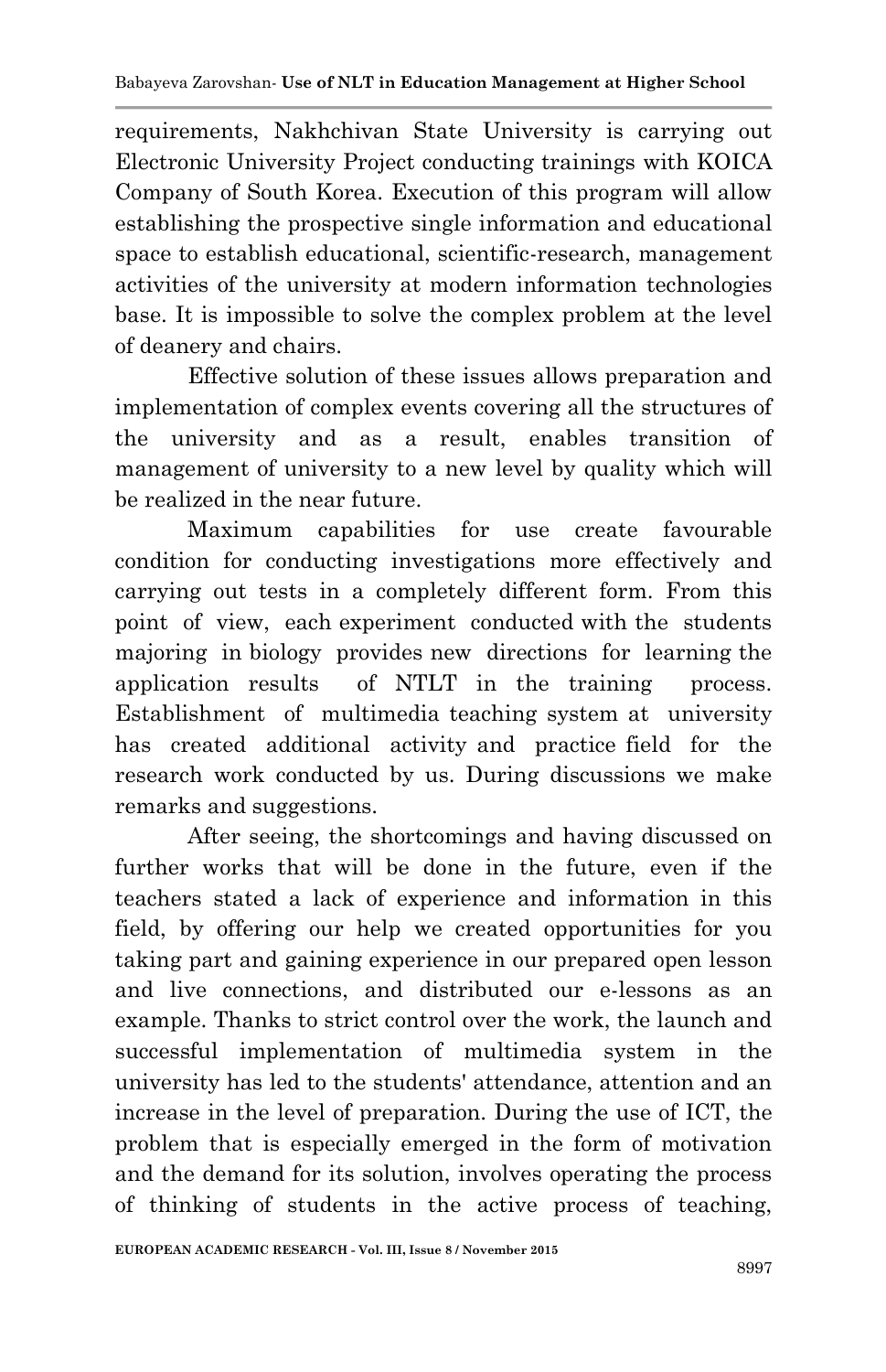improves their cognitive activity and develops their thinking ability (5). In this case, learners inevitably join to the teaching process and should go to the direction posed by the teacher. Another way of creating an interest in the technology is to hold various competitions, conferences and symposiums. "Electronic Education" Republic competition was one of the important measures held for this purpose and announced a number of goals of the works will be done in this field. We think that, all the events held in this format, especially in the field of education, therefore will yield results in social life in the near future. The main objectives of the competition are to popularize the use of electronic educational resources (EER) and inform educational community; to introduce electronic education materials to the wide user audience; to inform educational community of the country about the new training activities implemented by using the Internet (6). In our opinion, every responsible teacher dealing with the teaching of biology has more chance, opportunity and the means than only 15-20 years earlier biology teacher, to provide teaching with obviousness because of currently living in the age of Internet.

> "There are many demands in the social networks, guest books, forums and blogs. Today no one has doubt in using from internet resources and technologies for education. Availability of sites is dictated in conformity with to the new Federal Law on "Education" in the High education institutions". (1).

Multimedia plays an irreplaceable role in the preparation of independent works of higher school students on account of new learning technologies over the last years. We decided to accept independent works only in electronic format with presentation of a student as novelty.

Multimedia presentations have provided high use opportunities of visual aids for demonstration of new knowledge learnt about biological processes, physiological changes that occur in creatures, pathologies, rules and conformity to natural laws in the independent works individually studied during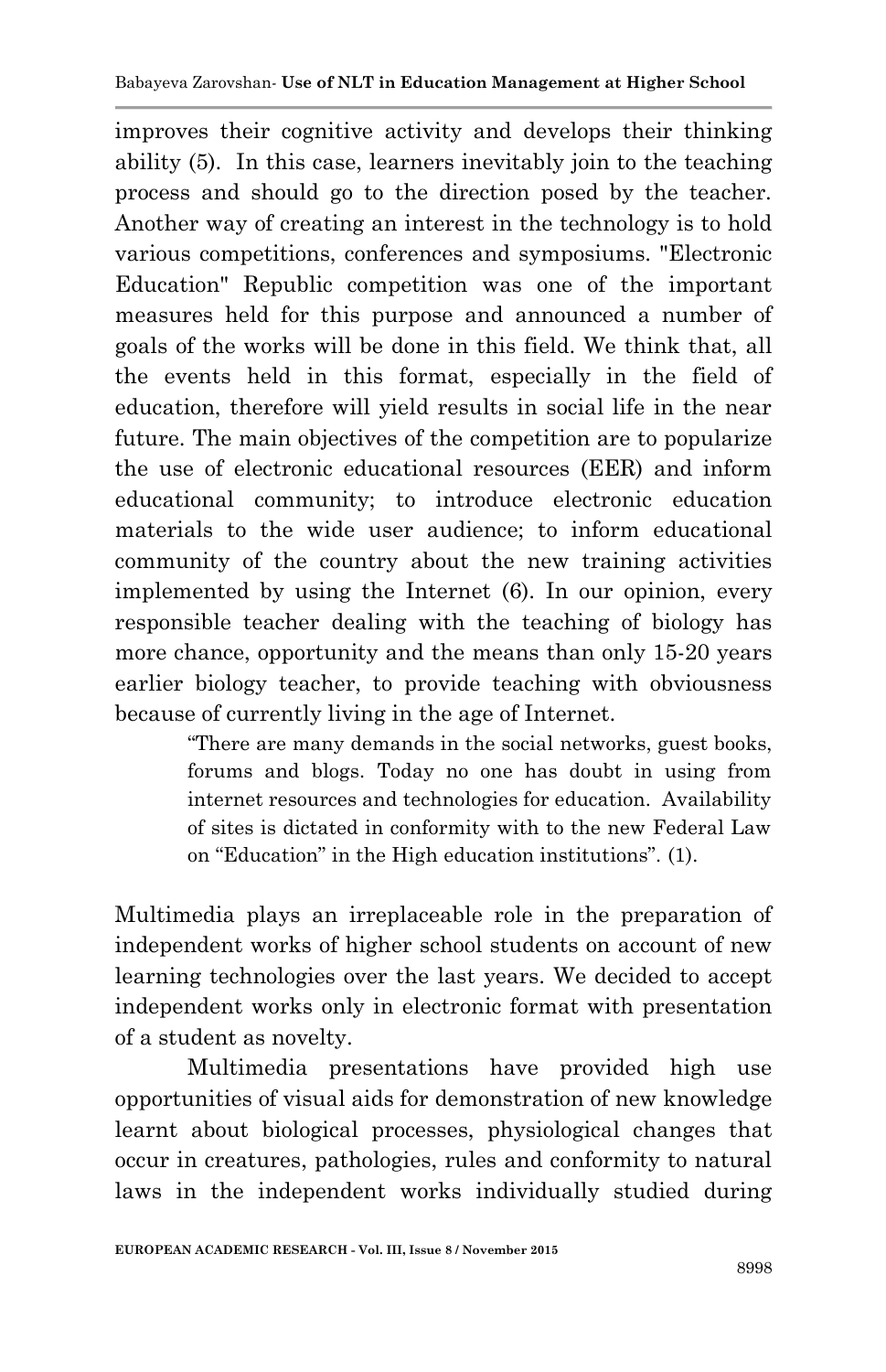lectures, laboratory and seminars within semesters. It causes important changes in the activity structure of higher school teaching staff. Results of experimental lessons held with secondary school students together with higher school students were satisfactory after the experiment: Comparison of the results of control and experimental groups at the higher and secondary schools before and after the experiment.

**Table 1.**

| Schools<br>(number of | Control group    | Experimental         | Control<br>group  | Experimental    |
|-----------------------|------------------|----------------------|-------------------|-----------------|
| participants)         | till the experi- | till<br>the<br>group | after the experi- | group after the |
|                       | ment             | experiment           | ment              | experiment      |
| Higher school - 25    | 7-8              | $10 - 11$            | $8 - 10$          | 19-22           |
| High school -18       | 5-6              | $7-8$                | 7-9               | $15 - 17$       |

End of the experiments shows level of the works conducted in the direction of NLT application to the education. Joint works of the students and pupils arouse interest. Due to less disparity between ages, members of the same generation benefiting from modern period development understand each other more quickly and possess skills of technology use. Young and middle age teachers make efforts in this field. After completion of Electronic University project at Nakhchivan State University open lessons were held with inter-faculty direct connect since 2015. These lessons held with participation of principalship and intervention at any moment arouses interest of the students and creates additional responsibility for preparation of teachers.

While analysing these lessons we come to a conclusion that holding online, open, debate and discussion type lessons among specialties of each faculty with inter-faculty and higher schools of the autonomous republic after the system is completely launched should be regular and permanent. This would be good practice for opinion, experience exchange as well as for organizing debates with world higher schools. We have got acquainted with investigation results of local and foreign researchers on teaching subjects in the period of study and compared efficiency indicators. We have received positive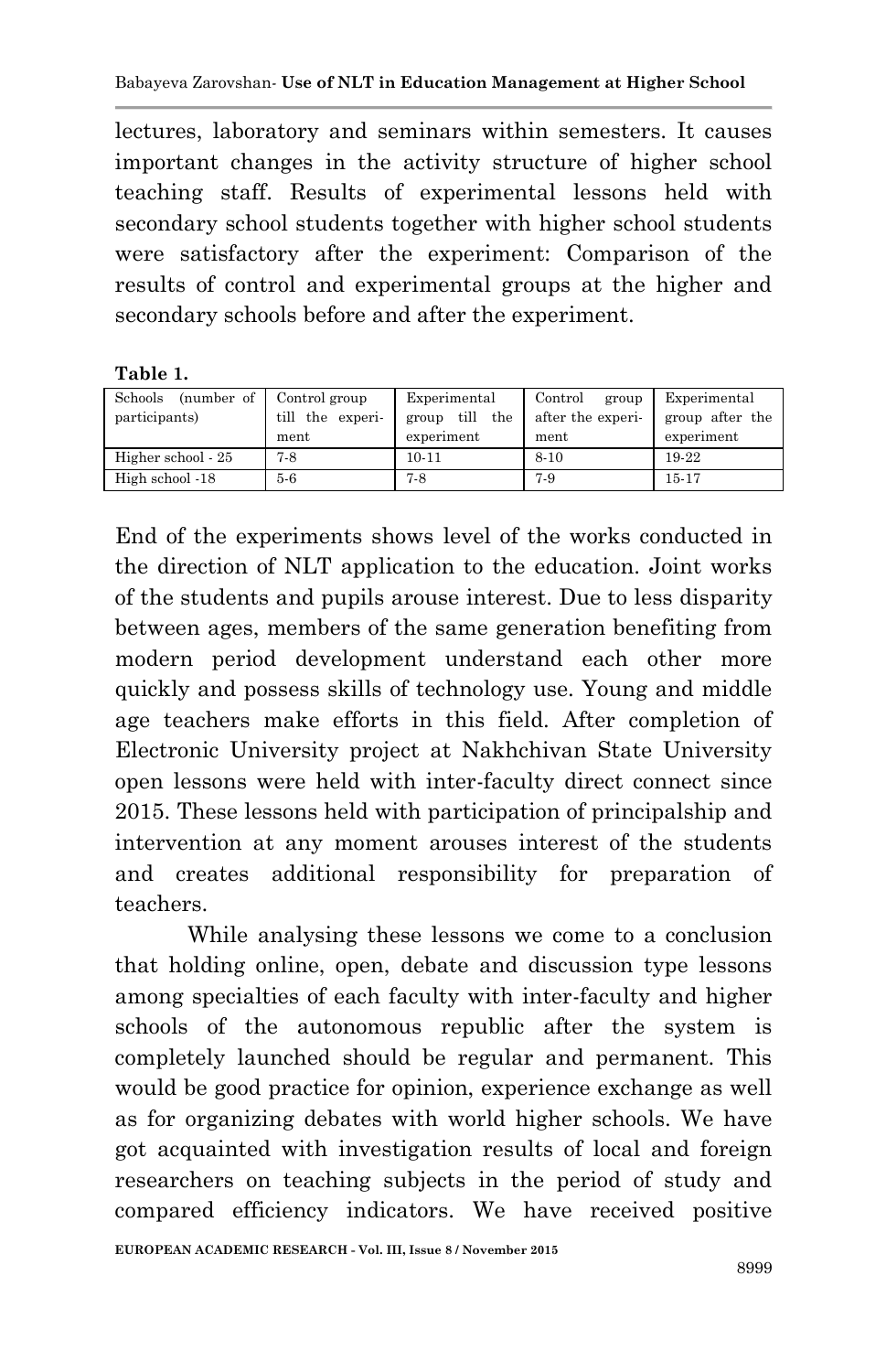results during tests in the higher and secondary schools. In some cases result of these experiments has satisfied us and in some cases not. Its reasons are election of subjects by pupils preparing according to groups in the upper grades in accordance with SSAC. In general, more opportunities were created both for teaching and causing to love of the subject of biology on the account of NLT. Use of these opportunities is in different levels:



Ups and downs during the progress of the experiments shown in scheme present different stages of practices by mentioning efficiency of the methods in different level auditorium and classes. It was obvious that either pupils or students are oppressed even by unchanged and repeated interesting method; digress from the issue, learning ability falls and term of memorizing decreases. In order to avoid it there is a need to draw attention of learners to the educational process by establishing problem situation with different methods. Within these opportunities pupil or student learn to define cause-andeffect relationships of facts and events, conformity to natural laws, draw an inference and make important and deep generalizations in the process of studying specially elected, ready understandable and memorable and necessary materials under the guidance of a teacher.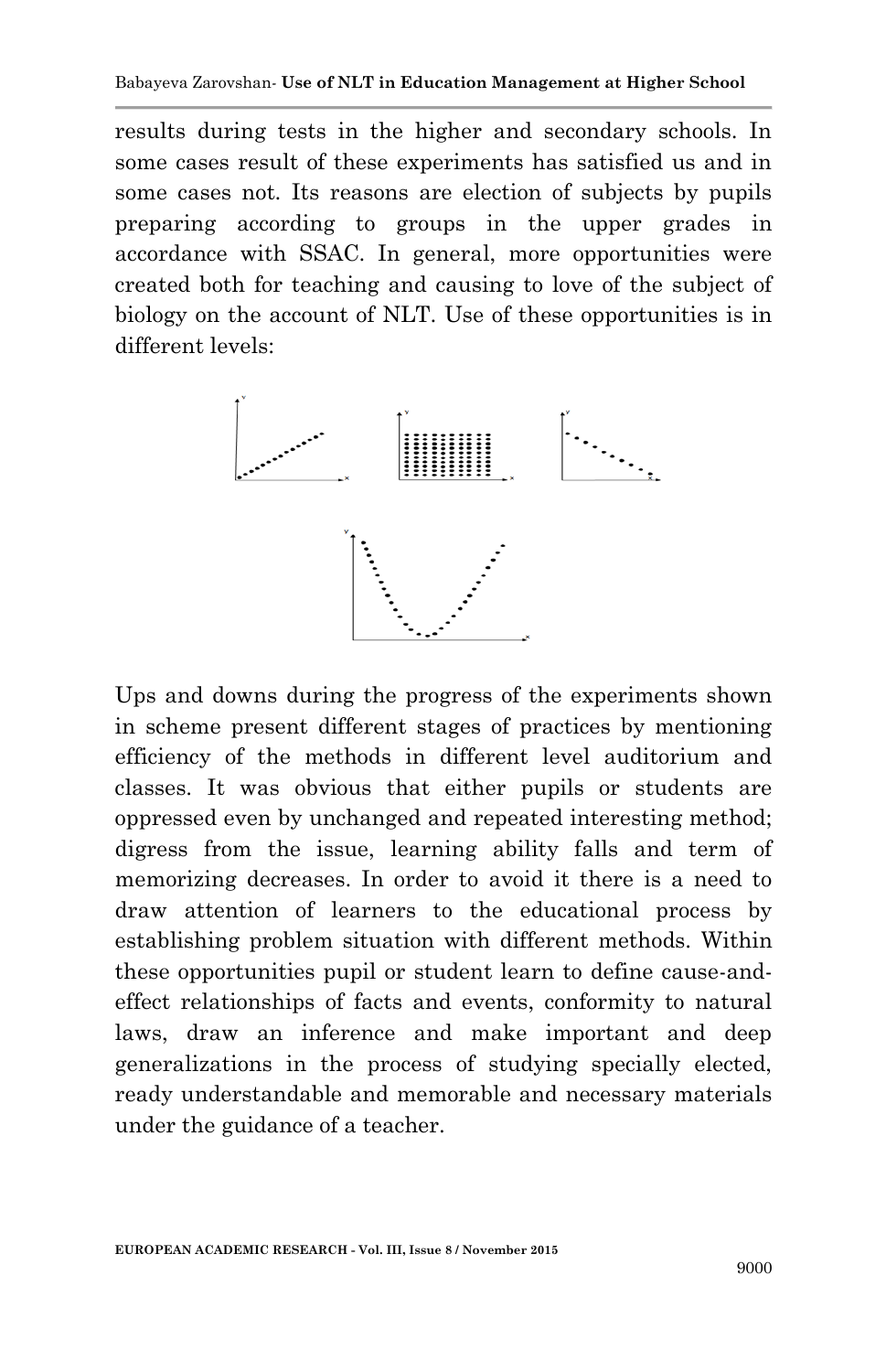They do not only learn during this period, but also discuss independently what they have learnt and express critical opinion, analyse and come to the final decision.

Interactive training establishes condition for having relations of equal rights of teacher and learner, development of critical thinking, revealing talents and improvement of relations.

Due to formation of self-reliance of learners, personnel that are able to prove and apply their knowledge at any condition, independent-minded and self-reliable grow." It is important to develop the professional issues by the solving skill of using from information and telecommunication technologies during the teaching of students." (3) Today's student grown under these terms will be give benefits to the society. In addition, irrelevant use of internet and technology should not be the purpose; this method should play main role in the resolution of mental issues. Number of information resources on all subjects increased significantly in the last years. Biology teachers may use a lot of sites, information services created by various users (7, 8, 9, 10, 11).

During investigations we have determined that most of teachers of the school that the principal is able to use modern IC act in the direction of solution of the problems arising from requirement of new learning reform. It is true that there is a defect in each work. But fault of hard-working and lazy person differs very much. We have observed that the teachers inclined to work with new methods want to learn new things from us, but teachers preferring traditional learning have said that they do not need anybody's help and gained enough achievement using "old methods". Since use of learning technologies in the teaching of biology we have got an opportunity to hold lessons more interesting, different and with more emotion. But it is possible to gain achievement if it is carried out in order to correct and comprehensive delivery of a material. Only demonstration of anything of learning technologies and giving simple explanations is neither motivation nor different method.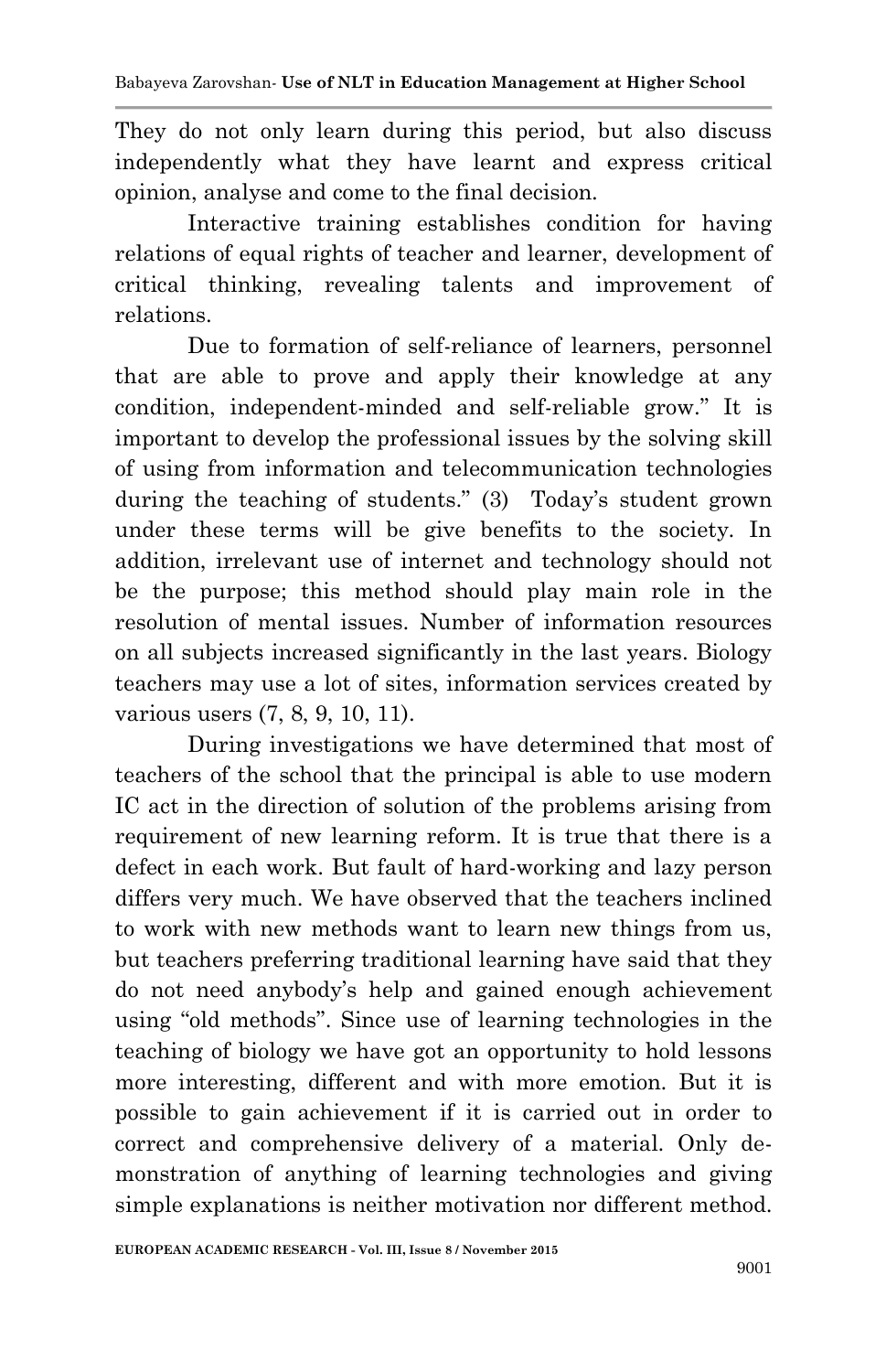It is good that use of new learning technologies in the educational field, especially in teaching of biology will continue to be perspective. Because as constantly updated new learning technologies improve, it may bring more useful methods and means.



## **LITERATURE**

- 1. Anokhina N.M., Chesnova Y.V. Using from social network opportunities in high schools. From Series of information scientific magazine on "Information science and informed education" Moscow city Pedagogical University "Vestnik". No.1 (31), page 92, 2015 year
- 2. Babayeva Z.Y. Using from IKT in the teaching of biology: interactive and traditional training. School aid for high schools. Baku, "Education" NPM, 2011, page 178.
- 3. Grishkun V.V. Informed as an important component of improving of training system of teachers. From Series of information scientific magazine on "Information science and informed education" Moscow city Pedagogical University "Vestnik". No.1 (27), page 15-21, 2014 year.
- 4. Suvorova T.N. Analysis of typological approaches of electron teaching resources. From Series of information scientific magazine on "Information science and informed education" Moscow city Pedagogical University "Vestnik". No.1 (31), page 70, 2015 year